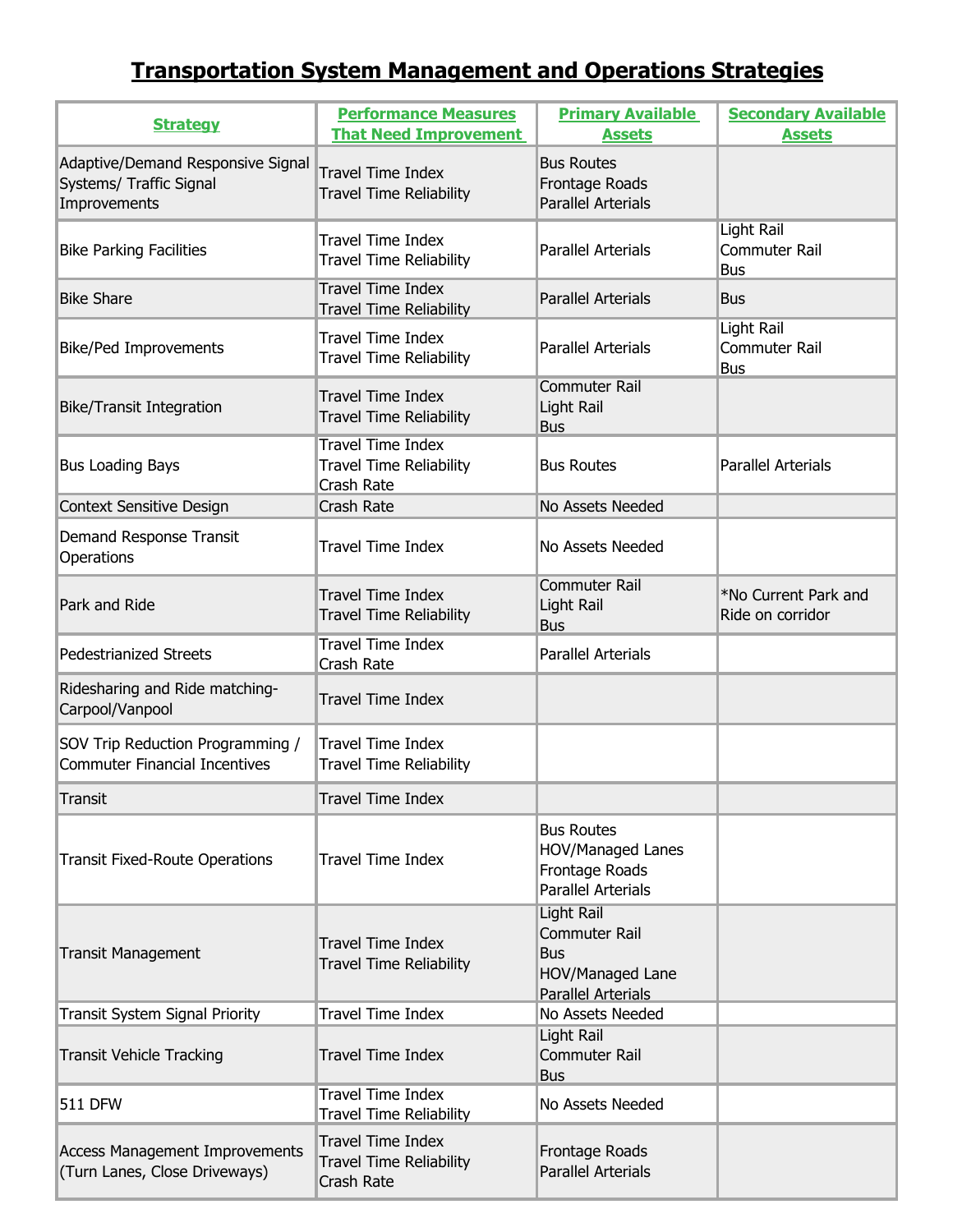| <b>Strategy</b>                                                                                            | <b>Performance Measures</b><br><b>That Need Improvement</b>              | <b>Primary Available</b><br><b>Assets</b>                               | <b>Secondary Available</b><br><b>Assets</b>                     |
|------------------------------------------------------------------------------------------------------------|--------------------------------------------------------------------------|-------------------------------------------------------------------------|-----------------------------------------------------------------|
| <b>Active Parking Management</b>                                                                           | <b>Travel Time Index</b><br><b>Travel Time Reliability</b>               | No Assets Needed                                                        |                                                                 |
| Active Traffic Management (Lane<br>Assignment, Re-Striping, Turning<br>Movement and lane use restrictions) | <b>Travel Time Index</b><br><b>Travel Time Reliability</b>               | <b>Parallel Arterials</b><br>Frontage Roads                             |                                                                 |
| <b>Bottleneck Removal</b>                                                                                  | <b>Travel Time Index</b><br><b>Travel Time Reliability</b><br>Crash Rate |                                                                         | *Lane Drop must be<br>identified on corridor                    |
| <b>Dynamic Pricing</b>                                                                                     |                                                                          | No Assets Needed                                                        | *Must be on tolled<br>facilities                                |
| <b>Dynamic Routing</b>                                                                                     |                                                                          | No Assets Needed                                                        |                                                                 |
| <b>Emergency Routing</b>                                                                                   | <b>Travel Time Reliability</b>                                           | <b>Parallel Arterials</b><br>Parallel Freeway<br>ITS<br>Frontage        |                                                                 |
| Freight Railroad Grade Crossing                                                                            | <b>Travel Time Index</b><br><b>Travel Time Reliability</b>               | <b>Parallel Arterials</b>                                               |                                                                 |
| HOV/Managed Lane Management                                                                                | <b>Travel Time Index</b><br><b>Travel Time Reliability</b>               | HOV/Managed Lane<br>ITS                                                 |                                                                 |
| <b>Integrated Transportation</b><br>Management/Route Guidance                                              | <b>Travel Time Index</b><br><b>Travel Time Reliability</b>               | No Assets Needed                                                        |                                                                 |
| Intersection Improvements                                                                                  | <b>Travel Time Index</b><br><b>Travel Time Reliability</b><br>Crash Rate | Frontage Roads<br><b>Parallel Arterials</b>                             |                                                                 |
| <b>ITS Devices</b><br>(CCTV, Cameras, DMS, etc.)                                                           | <b>Travel Time Index</b><br><b>Travel Time Reliability</b><br>Crash Rate |                                                                         | *If ITS is not densely<br>deployed on corridor                  |
| Mobility Assistance Patrol / Courtesy<br>Patrol                                                            | <b>Travel Time Index</b><br>Travel Time Reliability<br>Crash Rate        | ITS                                                                     | Shoulder Availability                                           |
| Probe Surveillance                                                                                         | <b>Travel Time Index</b><br><b>Travel Time Reliability</b><br>Crash Rate | No Assets Needed                                                        |                                                                 |
| Regional Traffic Control                                                                                   | <b>Travel Time Index</b><br><b>Travel Time Reliability</b><br>Crash Rate | <b>Parallel Arterials</b><br>Parallel Freeway<br><b>ITS</b><br>Frontage |                                                                 |
| Reversible Lane Management                                                                                 | <b>Travel Time Index</b><br><b>Travel Time Reliability</b><br>Crash Rate |                                                                         | <b>Parallel Arterials</b>                                       |
| Shoulder Utilization Program                                                                               | <b>Travel Time Index</b><br><b>Travel Time Reliability</b><br>Crash Rate | Shoulder Availability                                                   |                                                                 |
| Speed Harmonization and Monitoring Travel Time Reliability                                                 | <b>Travel Time Index</b><br>Crash Rate                                   | No Assets Needed                                                        |                                                                 |
| Strategic Incident Response and<br>Clearance Time Program                                                  | <b>Travel Time Index</b><br><b>Travel Time Reliability</b><br>Crash Rate | ITS<br>Shoulder Availability                                            | Frontage Roads<br>Parallel Freeway<br><b>Parallel Arterials</b> |
| Traffic Incident Management<br>Training                                                                    | <b>Travel Time Reliability</b><br>Crash Rate                             | No Assets Needed                                                        |                                                                 |
| <b>Truck Lane Restrictions</b>                                                                             | <b>Travel Time Index</b><br><b>Travel Time Reliability</b><br>Crash Rate | No Assets Needed                                                        | *If Truck Lane<br>Restrictions are not on<br>corridor           |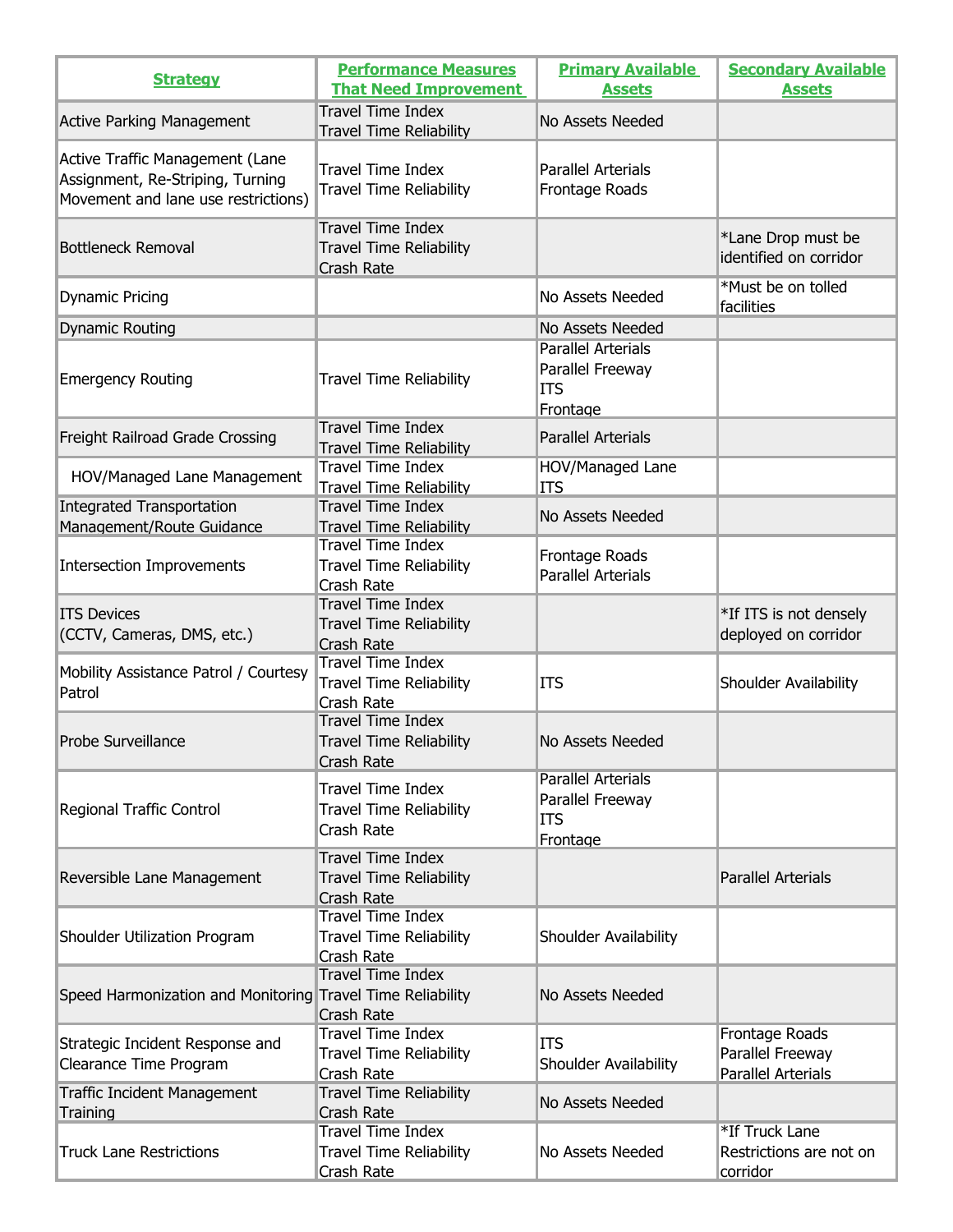## **Transportation System Management Projects Definition Guide**

**511 DFW –** one-stop phone and web source for up-to-the minute transportation information.

**Access Management Improvements (Turn Lanes, Close Driveways) –** regulation of interchanges, intersections, driveways and median openings to a roadway.

**Active Parking Management –** includes a variety of strategies that encourage more efficient use of existing parking facilities, improve the quality of service provided to parking facility users and improve parking facility design.

**Adaptive/Demand Responsive Signal Systems/ Traffic Signal Improvements** – to improve the efficiency of a signal by upgrading the hardware or through retiming, equipment, installation of new signals or signal improvements that allow traffic signal timing to change or adapt based on traffic demand.

**Bike/Ped Improvements –** improving conditions for bicycling and walking.

**Bike Parking Facilities –** involves the infrastructure and equipment (bike racks, bicycle locks, etc.) to enable secure and convenient parking of bicycles.

**Bike Share –** a service in which bicycles are made available for shared use to individuals on a very short-term basis.

**Bike/Transit Integration –** the merging of bicycle transport with transit services to further enhance both modes of travel.

**Bottleneck Removal –** removal of "bottlenecks" where the number of lanes decreases at ramps and interchanges and where there are roadway alignment changes (sharp curves, steep hill, etc.).

**Bus Loading Bays –** a multi-stop feature for bus stations that can handle a much higher capacity of traffic.

**SOV Trip Reduction Program –** a program that give commuters resources and incentives to reduce their automobile trips through ridesharing, biking, walking, transit, alternative work schedules, telecommuting, etc.

**Commuter Financial Incentives –** monetary benefit offered to commuters or employees to encourage behavior or action change which otherwise would not take place.

**Context Sensitive Design –** refers to roadway standards and development practices that are flexible and sensitive to community values. CSD allows roadway design decisions to better balance economic, social and environmental objectives.

**Demand Response Transit Operations –** comprised of vehicles operating in response to calls from passengers or their agents to the transit operator, who then dispatches a vehicle to pick up the passengers and transport them to their destinations.

**Dynamic Pricing –** to improve traffic flow along a corridor by changing or adjusting the price to travel on the facility based on traffic demand.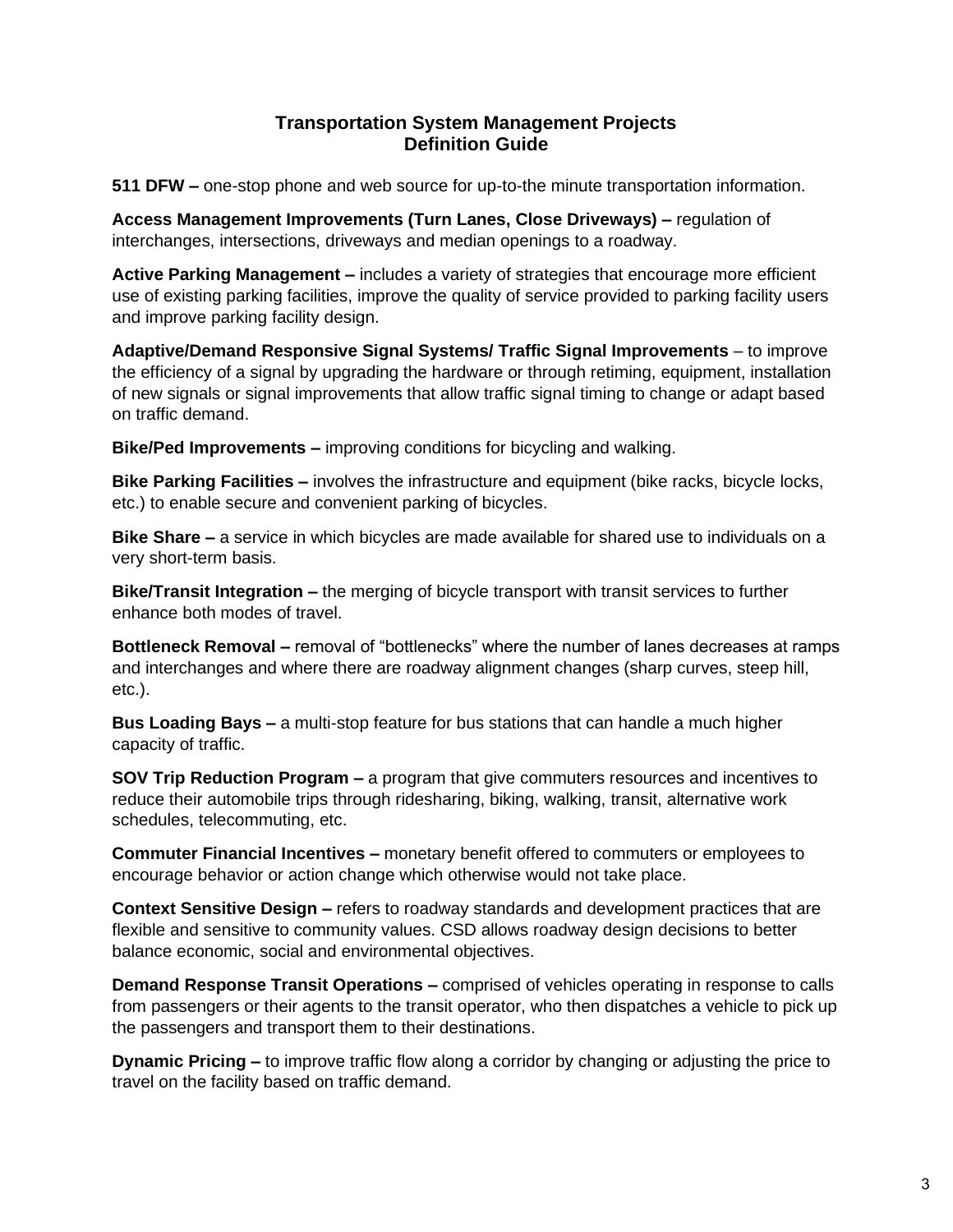**Dynamic Routing** – a device or app that supports automated vehicle location and adjust route the vehicle is traveling based on traffic demand.

**Emergency Routing –** a device that supports automated vehicle location and dynamic routing of emergency vehicles.

**Freight Railroad Grade Crossing –** an installation at points where a railroad track crosses a highway at grade.

**HOV/Managed Lane Management –** highway facilities or a set of lanes where operational strategies are proactively implemented and managed in response to changing conditions. Conceptually, Managed Lanes are based upon flexible operating strategies and active management of the transportation system and provide the perspective needed for integrated operations leading to improved performance.

**Integrated Transportation Management/Route Guidance –** generates a trip plan, including a multimodal route and associated service information (e.g., parking information), based on traveler preferences and constraints. Routes may be based on static information or reflect real time network conditions.

**Intersection Improvements –** improving the safety and efficiency of an intersection to increase the performance of the facility.

**ITS Devices (CCTV, Cameras, DMS, etc.) –** advanced applications which, without embodying intelligence as such, aim to provide innovative services relating to different modes of transport and traffic management and enable various users to be better informed and make safer, more coordinated, and 'smarter' use of transport networks.

**Active Traffic Management (Lane Assignment, Re-Striping, Turning Movement and lane use restrictions) –** to change the lane marking s or other markings on a road, runway or other path.

**Mobility Assistance Patrol / Courtesy Patrol –** provides assistance to stalled and stranded motorists by helping them to move disabled vehicles from the main lanes of regional highway/freeway facilities and ultimately getting the vehicles operating or off the facility completely.

**Park and Ride –** serve as collection areas for people transferring to higher occupancy vehicles. Park-and-Rides are often located and designed to serve bus or rail transit, but many are used by carpoolers and vanpoolers as well.

**Pedestrianized Streets –** areas of a city of town reserved for pedestrian use only in which some or all automobile traffic may be prohibited.

**Probe Surveillance –** a field-to-vehicle application that covers the interface between roadside equipment and vehicles that are equipped with a short-range communications device. The probe data collected by the field equipment may include link travel times, average speeds, road conditions, environmental conditions, surface weather information, and any other data that can be measured and communicated by passing vehicles. The collected probe information could be sent to a center for processing and distribution.